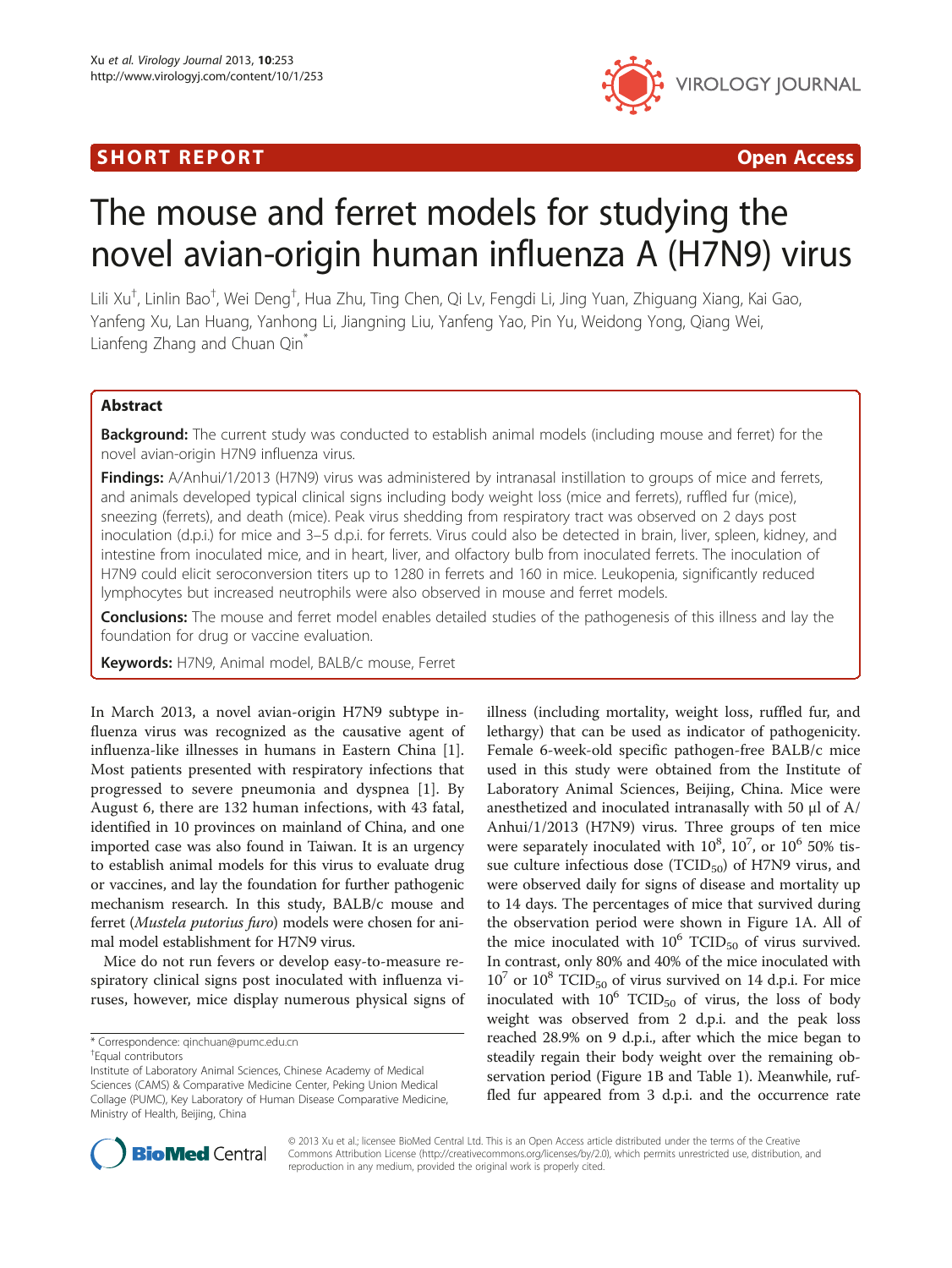<span id="page-1-0"></span>

reached 100% from 4 d.p.i. until 14 d.p.i.(Figure [2A](#page-3-0) (i) and Table [1\)](#page-2-0). Furthermore, thirty mice were also inoculated with  $10^6$  TCID<sub>50</sub> of H7N9 virus, and six were selected randomly and euthanized on 1, 2, 3, 5, 7 d.p.i. respectively for virus dissemination and pathology analysis. From 3 to 7 d. p.i., gross examination of the lungs revealed focal to multifocal consolidation in all inoculated mice (Figure [2](#page-3-0)A (ii)). However, gross examination of the heart, liver, spleen, kidney and brain did not reveal lesions in inoculated mice.

The virus dissemination in the bronchoalveolar lavage fluid (BALF), lung, and other main tissues (heart, liver, spleen, kidney, intestine, and brain) of inoculated mice were titrated on MDCK cell. Virus shedding was observed to start on 1 d.p.i. and continued until 7 d.p.i. in both BALF and lungs, with lung tissues containing higher virus titers than BALF from 2 d.p.i. ( $P<0.05$ ). The peak virus shedding reached  $10^{3.75}$  TCID<sub>50</sub> for BALF on 1 d.p.i. and  $10^{5.69}$ TCID<sub>50</sub> for lung on 2 d.p.i. (Figure [3A](#page-4-0) and Table [1\)](#page-2-0). Meanwhile, virus could also be isolated from the brain, liver, spleen, kidney and intestine (Table [1](#page-2-0)). The brain tropism of H7N9 virus was coincidence with other highly pathogenic avian viruses such as H5N1and H7N7 [\[2-4\]](#page-7-0).

The dissemination of virus in inoculated mice were also assessed by immunohistochemical analysis (IHC), the viral antigens were mainly located within the epithelial cells of the bronchial in the lung, the choroid plexus in the brain, the villous column in the small intestine, and the renal tubules in the kidney (Figure [4](#page-4-0)A (i-iv)). Meanwhile, all tissues of inoculated mice were subjected to pathological analysis. Characterization of inflammation in the lungs revealed that from 1 d.p.i., lung tissues exhibited characteristic pathology of influenza infection, including inflammatory hyperaemia and exudative pathological changes. From 3 to 7 d.p.i., the lesions of lung tissue became larger, and more severe interstitial pneumonia were observed (Figure [4](#page-4-0)A (v-viii)).

On 14 d.p.i., sera from inoculated mice were collected and tested for H7N9 virus specific antibodies by using HI assay. All inoculated mice showed seroconversion, and the HI titers ranged from 80 to 160.

It has been reported that infection with H7N9 influenza viruses can cause leukopenia in clinical patients [[1,5,6](#page-7-0)]. To determine the extent to which infection with H7N9 virus induced leukopenia in mice, peripheral blood leukocytes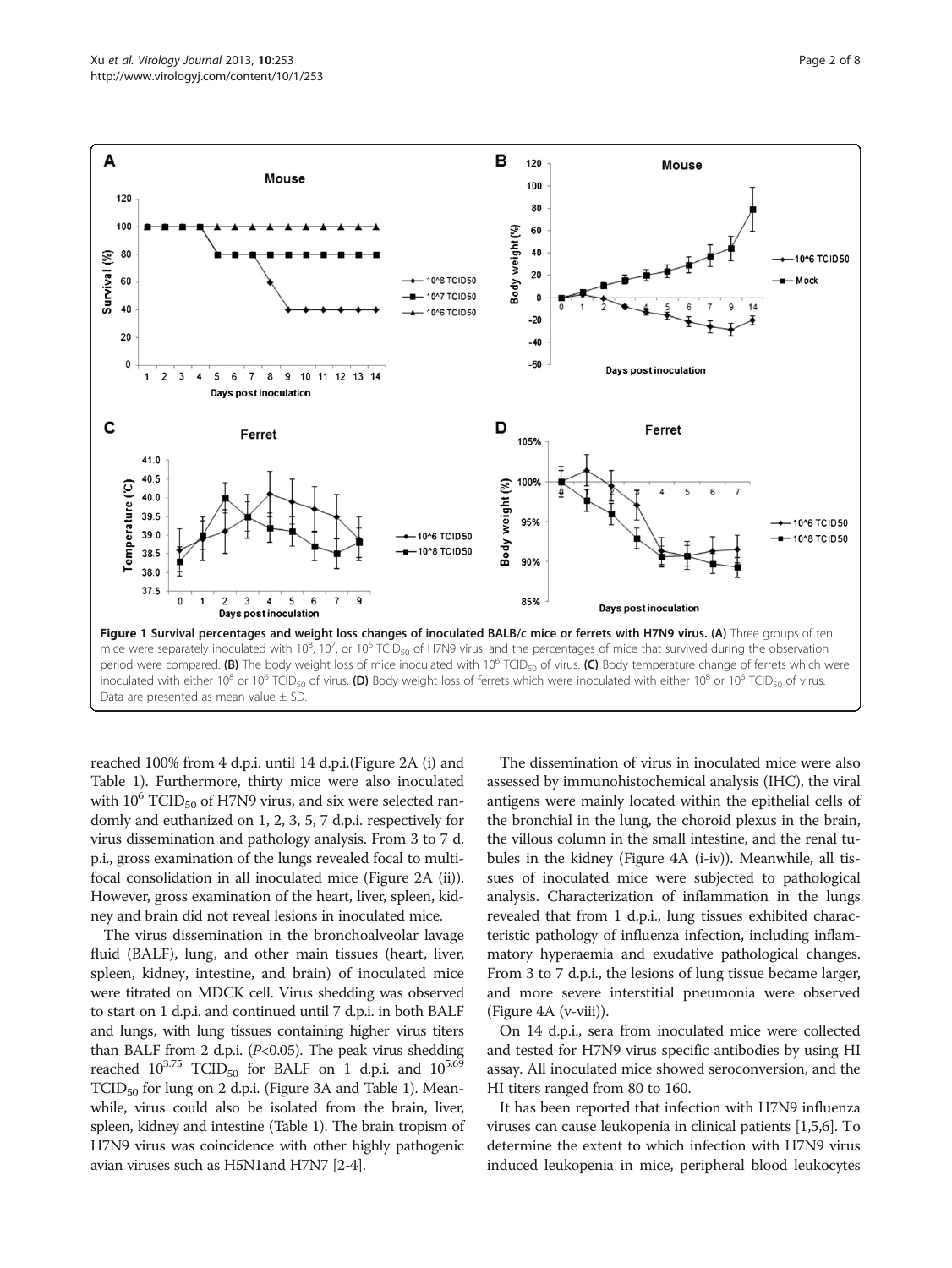| Mouse  | Time (d.p.i.)                              | Clinical signs        |                          |                                                             | Mean virus titer ( $Log_{10}$ TCID <sub>50</sub> /g of tissue) |                   |                          |                          |                          |           |                          |           |                          |
|--------|--------------------------------------------|-----------------------|--------------------------|-------------------------------------------------------------|----------------------------------------------------------------|-------------------|--------------------------|--------------------------|--------------------------|-----------|--------------------------|-----------|--------------------------|
|        |                                            | Weight loss $(\%)^a$  | Ruffled fur <sup>b</sup> | Mortality                                                   |                                                                | BALF <sup>c</sup> | Lung                     | <b>Brain</b>             | Heart                    | Liver     | Spleen                   | Kidney    | Intestine                |
|        |                                            | 3/10                  | 0/10                     | $0/10(0\%)$                                                 |                                                                | 3.75 $(4/6)^d$    | 4.15(4/6)                | $\sim$                   | $\sim$                   | ۰         | $\overline{\phantom{a}}$ |           | $\overline{\phantom{a}}$ |
|        |                                            | 8/10                  | 0/10                     | $0/10(0\%)$                                                 |                                                                | 2.31(5/6)         | 5.69(5/6)                | $\sim$                   | $\sim$                   | $\sim$    | 1.25(2/6)                | 1.88(4/6) | $\overline{\phantom{a}}$ |
|        |                                            | 9/10                  | 7/10                     | $0/10(0\%)$                                                 |                                                                | 2.75(6/6)         | 4.38(6/6)                | $\overline{\phantom{a}}$ | $\sim$                   |           | $\overline{\phantom{a}}$ |           | 0.69(5/6)                |
|        |                                            | 8/10                  | 10/10                    | $0/10(0\%)$                                                 |                                                                | 3.58(6/6)         | 5.38(6/6)                | $\sim$                   | $\sim$                   | 0.58(2/6) | $\overline{\phantom{a}}$ |           | $\overline{\phantom{a}}$ |
|        |                                            | 8/10                  | 10/10                    | $0/10(0\%)$                                                 |                                                                | 2.31(6/6)         | 3.69(6/6)                | $\sim$                   | $\sim$                   |           |                          |           |                          |
| Ferret | Clinical signs<br>Euthanized time (d.p.i.) |                       |                          | Virus titer (Log <sub>10</sub> TCID <sub>50</sub> / tissue) |                                                                |                   |                          |                          |                          |           |                          |           |                          |
|        | Weight Loss (%)                            | Sneezing <sup>b</sup> | Lethality $^\varepsilon$ |                                                             | Trachea                                                        | Lung              | <b>Brain</b>             | Heart                    | Liver                    | Spleen    | Kidney                   | Intestine | Olfactory bulb           |
|        | $9/9$ (10.7/9.3) <sup>e</sup>              | 9/9                   | 0/9                      | 3                                                           | 4.92 $(2/2)^d$                                                 | 2.59(2/2)         | $\sim$                   | 2.82(1/2)                | $\overline{\phantom{a}}$ | $\sim$    | $\overline{\phantom{a}}$ | $\sim$    | 5.41(2/2)                |
|        |                                            |                       |                          |                                                             | 4.11(2/2)                                                      | 2.87(2/2)         | $\overline{\phantom{a}}$ | $\sim$                   | 2.16(1/2)                | $\sim$    |                          |           |                          |

### <span id="page-2-0"></span>Table 1 Clinical signs and replication of H7N9 virus in mice and ferrets

 $a$  The percentage mean maximum weight loss after inoculation.

b Number of animals in which ruffled fur (mouse) or sneezing (ferret) was observed after inoculation.<br>
C Virus titer was calculated as Log<sub>10</sub> TCID<sub>50</sub>/ml of BALF.

<sup>d</sup> –Numbers of positive animals in total animals.<br><sup>e</sup> 10.7% for animals inoculated with 10<sup>8</sup> TCID<sub>50</sub> of H7N9 virus, and 9.3% for animals inoculated with 10<sup>6</sup> TCID<sub>50</sub> of H7N9 virus.

Mice were anesthetized and inoculated intranasally with 50 μl of 10<sup>6</sup> TCID<sub>50</sub> of A/Anhui/1/2013 (H7N9) virus and were observed daily for signs of disease and mortality up to 14 days. Meanwhile, six mice were selected randomly and euthanized on 1, 2, 3, 5, and 7 d.p.i. respectively for virus dissemination analysis. Ferrets were divided into two groups, and three were inoculated with 10<sup>8</sup> while other six were inoculated with 10<sup>6</sup> TCID<sub>50</sub> of A/Anhui/1/2013 (H7N9) virus. Two randomly selected animals which were inoculated with 10<sup>6</sup> TCID<sub>50</sub> of virus were euthanized separately on 3 and 7 d.p.i., and used for virus replication in ferret tissues All nine animals were observed for clinical signs and weighed daily as an indicator of disease. Nasal and throat swabs were collected on 1, 3, 5, 7, and 9 d.p.i. and virus titers were determined by end-point titration in MDCK cells. All data are presented as mean value ± SD.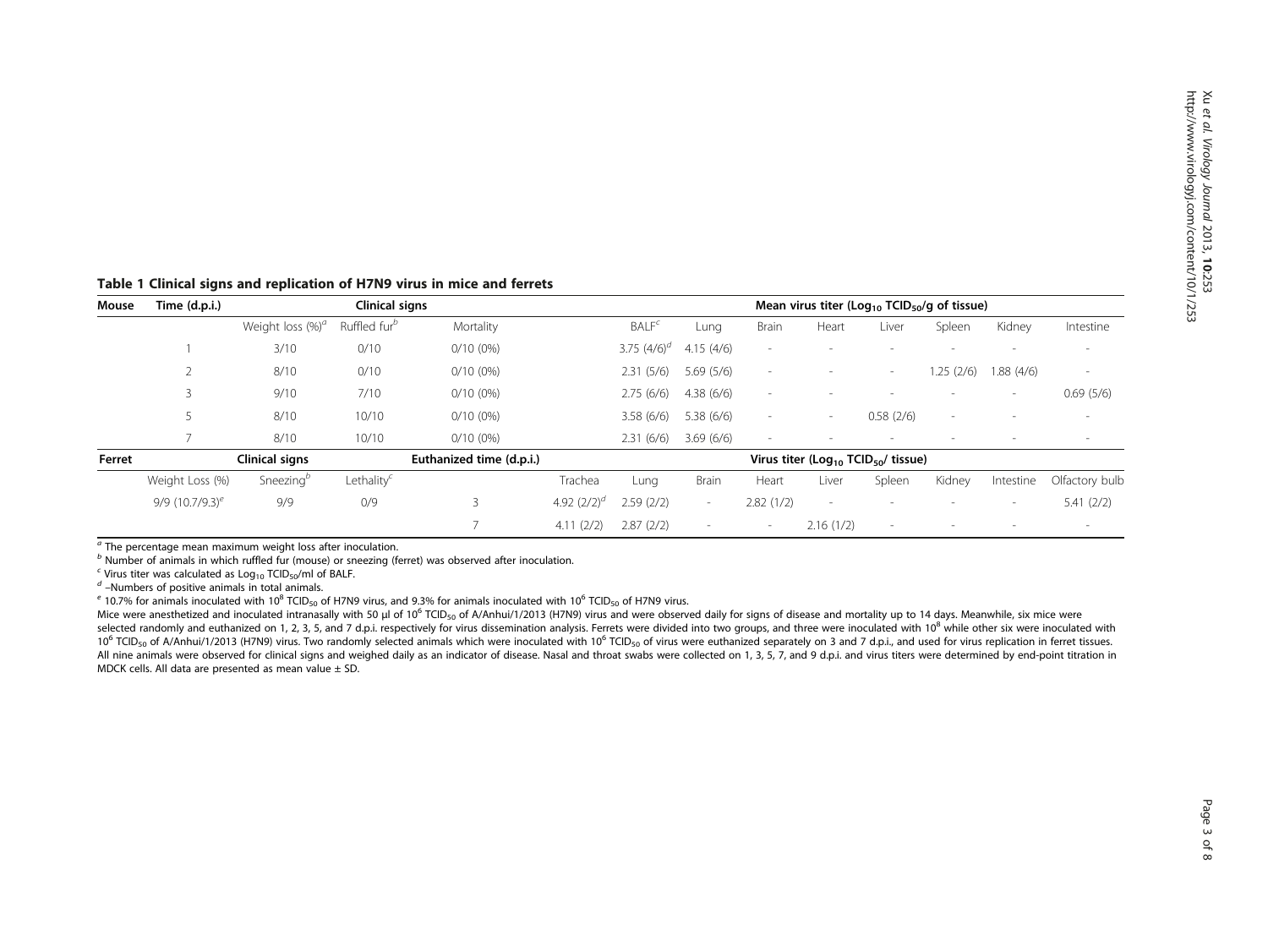<span id="page-3-0"></span>

in inoculated mice were counted. In comparison with those in the mice before inoculation, the total numbers of white blood cells (WBCs) in the H7N9 virus inoculated mice were reduced significantly  $(P<0.05)$  from 2 to 7 d.p.i. Significantly reduced numbers of lymphocytes but increased numbers of neutrophils  $(P<0.05)$  were also observed on 2 d.p.i. in the inoculated mice (Table [2](#page-5-0)).

Ferret (Mustela putorius furo) model was also established for H7N9 virus studies. Ferrets have been used in influenza research since 1933 because they are susceptible to infection with human and avian influenza viruses [\[7](#page-7-0)]. After inoculation with human influenza A virus, ferrets develop respiratory disease and lung pathology similar to that observed in humans [\[8](#page-7-0)]. In this study, nine specific pathogenfree castrated adult ferrets, 6 to 12 months of age that were serologically negative by HI assay for currently circulating influenza viruses, were randomly divided into two groups. One group included three ferrets, which were inoculated

intranasally with  $10^8$  TCID<sub>50</sub> of A/Anhui/1/2013 (H7N9) virus, were used for taking chest radiographs daily. Another group included left six ferrets, which were inoculated intranasally with  $10^6$  TCID<sub>50</sub> of A/Anhui/1/2013 (H7N9) virus. Two randomly selected animals were euthanized separately on 3 and 7 d.p.i., and used for pathological and virological examination of the trachea, lung, brain, heart, liver, spleen, kidney, stomach, intestine, and olfactory bulb. All nine animals were observed for clinical signs and weighed daily as an indicator of disease. Nasal and throat swabs were collected on 1, 3, 5, 7, 9 d.p.i. and transferred to 1 ml of phosphate buffer solution (PBS). Virus titers were determined by end-point titration in MDCK cells.

Results showed that both doses caused fever (Figure [1C](#page-1-0)), weight loss (Figure [1D](#page-1-0)), sneezing (Figure 2B (i)), lethargy (Figure 2B (ii)), decreased appetite for food in ferrets. For ferret inoculated with  $10^8$  TCID<sub>50</sub> of virus, the mean highest body temperature and maximum weight loss was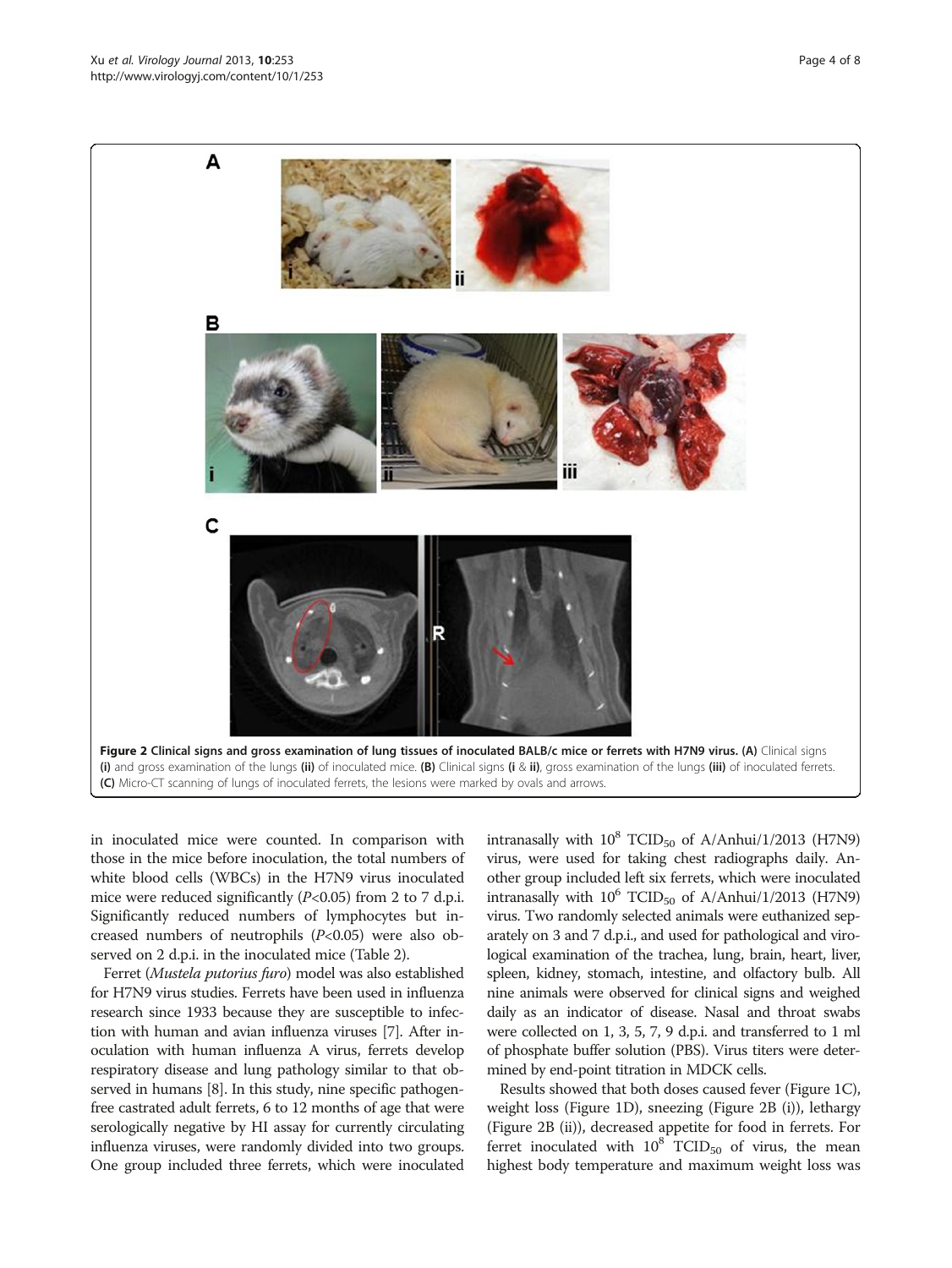<span id="page-4-0"></span>Xu et al. Virology Journal 2013, 10:253 **Page 5 of 8** Page 5 of 8 http://www.virologyj.com/content/10/1/253



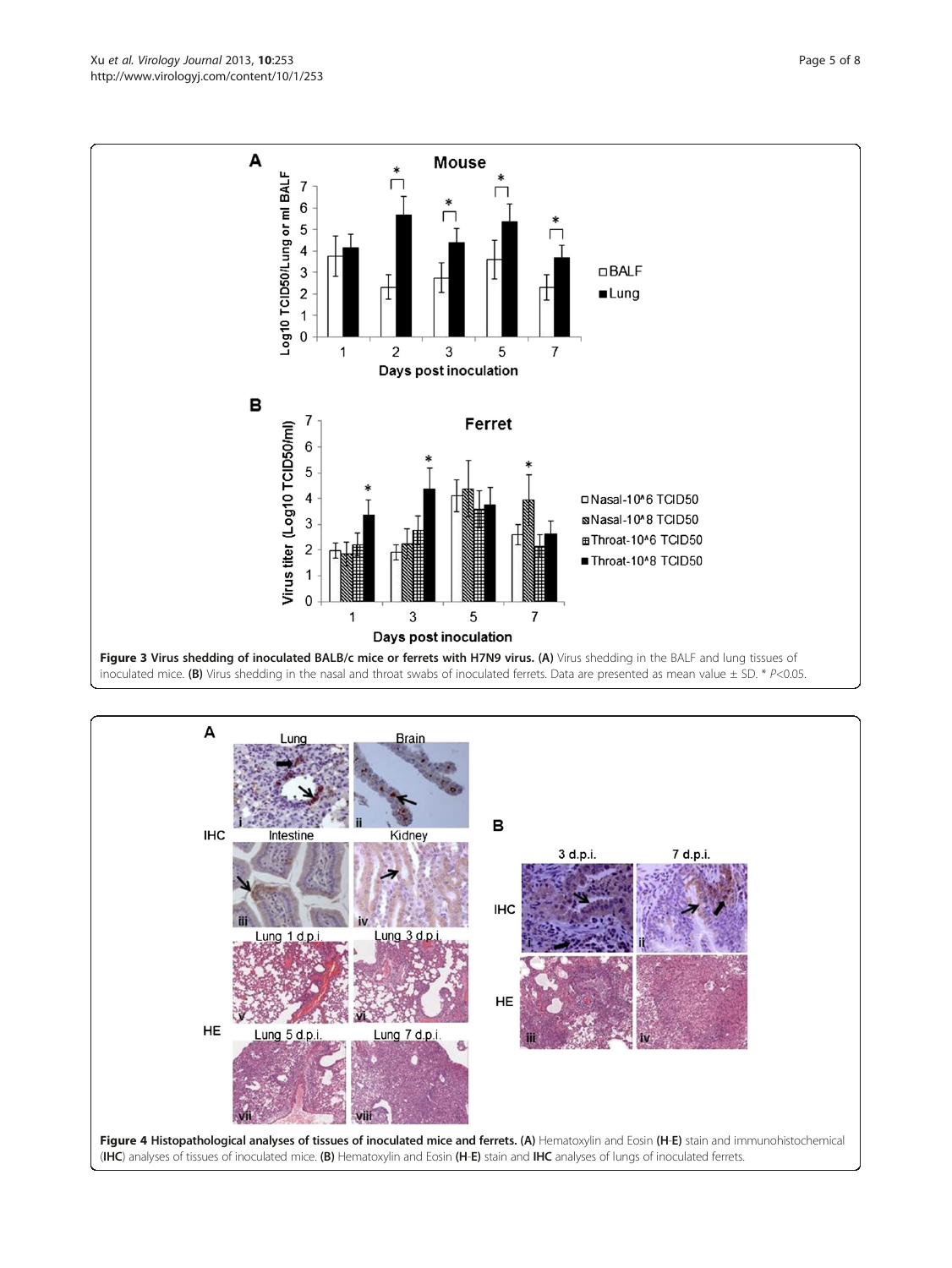<span id="page-5-0"></span>Table 2 Impact of viral infection on the mouse and ferret lymphocyte populations in whole blood

| Animal | Time (d.p.i.) | $WBC^a$ | % $LY^b$ | % $NEb$ |
|--------|---------------|---------|----------|---------|
| Mouse  | $-1c$         | 12.0    | 78.4     | 12.5    |
|        | 1             | 11.4    | 64.4     | 23.3    |
|        | 2             | $6.9*$  | $48.7*$  | $43.8*$ |
|        | 3             | $5.5*$  | 62.5     | 27.1    |
|        | 5             | $6.8*$  | 77.1     | 15.7    |
|        | 7             | $5.3*$  | 64.6     | 21.5    |
| Ferret | $-1$          | 15.9    | 64.8     | 17.9    |
|        | 7             | $8.4*$  | 38.8*    | $57.6*$ |
|        | 14            | 13.4    | 55.1     | $37.7*$ |

 $a$  Number of white blood cells (WBC) in whole blood, expresses as thousands of WBCs per microliter of whole blood.

 $b$  Mean percentage of leukocytes that are lymphocytes (LY) or neutrophils (NE) from 6 mice per group.

 $-1$  d.p.i.: the day before inoculation.

\* Statistical significance: \* P<0.05 compared to the values of −1 d.p.i..

40.0°C on 2 d.p.i. and 10.7% on 7 d.p.i., while for animals inoculated with  $10^6$  TCID<sub>50</sub> of virus, the corresponding data were 40.1°C on 4 d.p.i. and 9.3% on 5 d.p.i. throughout the course of 14 days (Figure [1C](#page-1-0)&D). Gross examination of the lungs revealed multifocal consolidation in all ferrets which were inoculated with  $10^6$  TCID<sub>50</sub> of H7N9 virus and euthanized separately on 3 and 7 d.p.i. (Figure [2B](#page-3-0) (iii)). However, gross examination of the brain, heart, liver, spleen, kidney, stomach, intestine, and olfactory bulb did not reveal lesions in inoculated ferrets.

Histopathological analyses revealed that on 3 d.p.i., lung tissue had a multifocal mild or moderate interstitial inflammatory hyperaemia and exudative pathological changes, while on 7 d.p.i., the lesions of lung tissue became larger, and fusing of multiple patchy lesions were observed (Figure [4B](#page-4-0) (iii-iv)). Immunohistochemistry was also performed to assess the presence of H7N9 influenza virus infected cells in tissues including bronchial epithelial cells and alveolar epithelial cells from infected ferrets (Figure [4](#page-4-0)B (i-ii)).

For ferrets inoculated with  $10^8$  TCID<sub>50</sub> of H7N9 virus, chest radiograph was taken by micro-CT scanning. Results showed that there were inflammatory lesions (mild to bilateral ground-glass opacity) in the right superior lobe from 6 d.p.i. to 14 d.p.i. (Figure [2C](#page-3-0)).

Nasal and throat swabs were collected from inoculated animals on 1, 3, 5, 7, 9 d.p.i., and virus shedding was observed to start on 1 d.p.i. for both doses, and continued until 7 d.p.i.. The peak virus shedding in ferrets inoculated with  $10^8$  TCID<sub>50</sub> of virus reached  $10^{4.38}$  TCID<sub>50</sub>/ml on 3 d.p.i. from throat swab, while for ferrets inoculated with  $10^6$  TCID<sub>50</sub> of virus, the peak shedding reached  $10^{4.11}$  $TCID_{50}/ml$  on 5 d.p.i. from nasal swab (Figure [3B](#page-4-0)).

Parts of the tissues from euthanized ferrets were homogenized and virus titers were determined. For animals

euthanized on 3 d.p.i., virus could be detected in the lung  $(10^{2.59}$  TCID<sub>50</sub>/gram), trachea  $(10^{4.92}$  TCID<sub>50</sub>/gram), and olfactory bulb  $(10^{5.41}$  TCID<sub>50</sub>/gram) of both ferrets, and heart ( $10^{2.82}$  TCID<sub>50</sub>/gram) of one ferret. On 7 d.p.i., the H7N9 virus could be isolated from the trachea  $(10^{4.11}$ TCID<sub>50</sub>/gram) and lung ( $10^{2.87}$  TCID<sub>50</sub>/gram) of both fer-rets, and liver (10<sup>2.16</sup> TCID<sub>50</sub>/gram) of one ferret (Table [1](#page-2-0)).

On 14 d.p.i. sera from inoculated ferrets were collected and tested for H7N9 virus specific antibodies by using HI assay. All inoculated ferrets showed seroconversion, and the HI titers ranged from 160 to 1280.

Meanwhile, leukopenia, significantly reduced numbers of lymphocytes but increased numbers of neutrophils  $(P<0.05)$  were also observed on 7 d.p.i. in the inoculated ferrets (Table 2).

Collectively, H7N9 virus caused typical clinical symptoms in both BALB/c mice and ferrets, and virus shedding or replication could also be detected in respiratory tract and other tissues, which was generally coincidence with recent other reports [[9-12\]](#page-7-0). However, Mok et al. did not detected H7N9 virus dissemination beyond the respiratory tract of mice which were inoculated with 10<sup>5</sup> PFU of A/Shanghai/2/2013 virus [\[12\]](#page-7-0). The discrepancy of virus distribution results between us may be caused by the different choices in inoculated virus and dosage. Meanwhile, Belser et al. found that systemic spread of virus to liver and heart could not been detected in inoculated ferrets [\[9\]](#page-7-0). We supposed that the different species of ferrets used for studies may be the main cause of discrepant results between us. These animal models establish the causal relationship between H7N9 virus and respiratory disease in both mouse and ferret reminiscent of the respiratory disease observed in humans, thus fulfilling Koch's postulates. The mouse and ferret models enables detailed studies of the pathogenesis of this illness and lay the foundation for drug or vaccine evaluation.

# Materials and methods

#### Viruses

Influenza virus A/Anhui/1/2013 (H7N9) was isolated from the third case of laboratory-confirmed human A (H7N9) virus, with Q226L mutation in the receptor binding domain of HA protein. The patient was a 35-year-old woman who lived in Anhui Province of China. She had visited a chicken market one week before the onset of symptoms. ARDS, septic shock, and acute renal damage developed on day 6 post the onset of illness. The patient was treated with oseltamivir (started on day 8), but eventually died on 19 days after the onset of illness [[1\]](#page-7-0). A throat swab was collected from the patient and propagated in the allantoic sac and amniotic cavity of 9-to-11-day old embryonated chicken eggs, then passaged once in Madin-Darby canine kidney (MDCK) cells.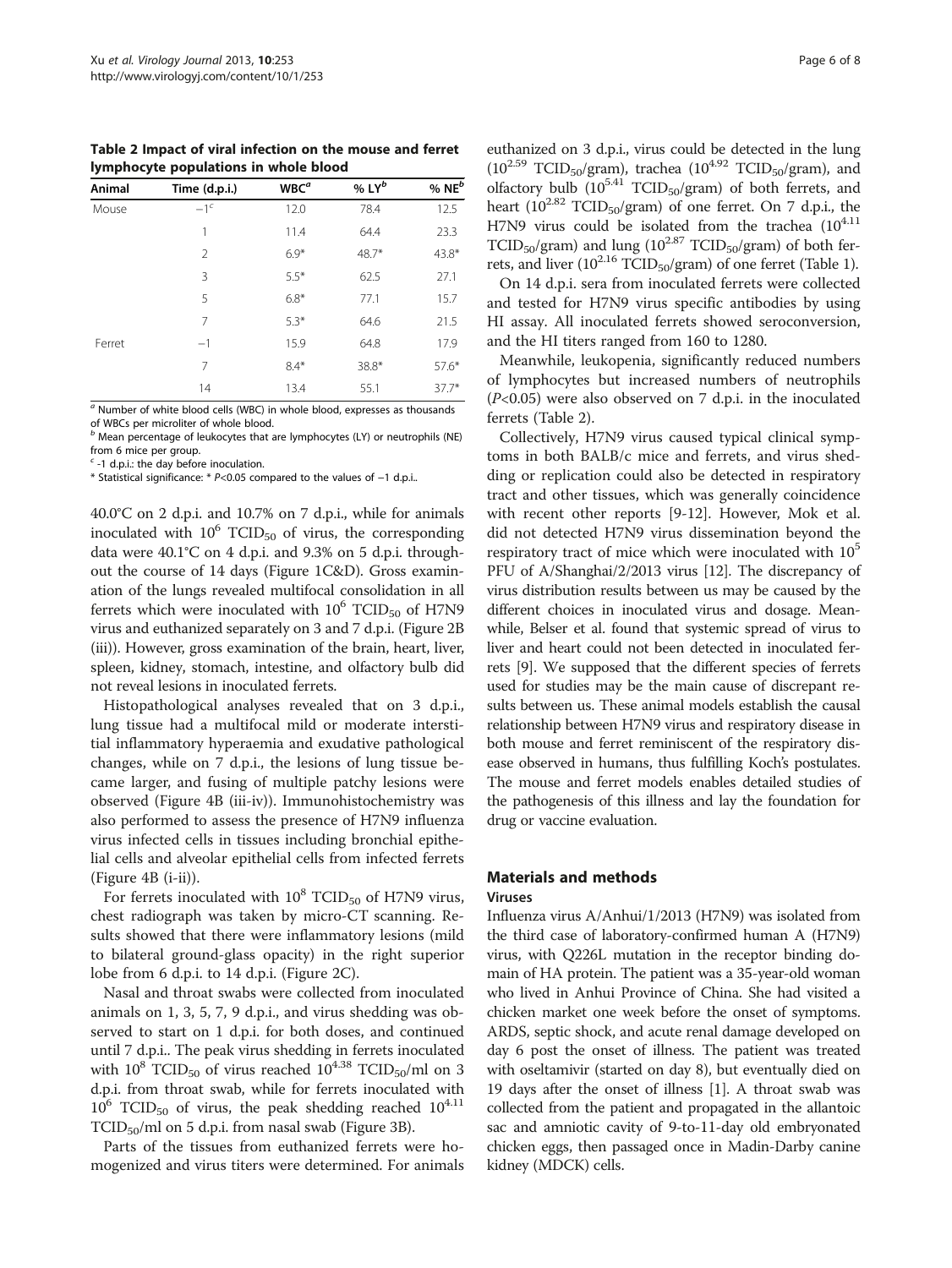#### Cells

MDCK cells were maintained in Eagle's minimal essential medium (MEM, Invitrogen) in all instances supplemented with 10% fetal bovine serum (FBS), 100 IU/ml penicillin, 100 μg/ml of streptomycin and cultured at 37°C with  $5\%$  CO<sub>2</sub>.

### Animal models

#### Mouse

Female 6-week-old specific pathogen-free BALB/c mice used in this study were obtained from the Institute of Laboratory Animal Sciences, Beijing, China. Mice were anesthetized and inoculated intranasally with 50 μl of A/Anhui/1/2013 (H7N9) virus. Three groups of ten mice were separately inoculated with  $10^8$ ,  $10^7$ , or  $10^6$  50% tissue culture infectious dose  $(TCID_{50})$  of H7N9 virus, and were observed daily for signs of disease and mortality up to 14 days. The status of weight loss was evaluated by monitoring the rate of weight change, which is calculated as follows: [(value at day of monitoring - value at 0 days post inoculation (d.p.i.))/value at 0 d.p.i.] ×100%. Ruffled fur was recorded daily and used as the standard of clinical changes, and the morbidity rate was calculated as the number of mice exhibiting ruffled fur against the monitored animals. Meanwhile, thirty mice were also inoculated with  $10^6$  TCID<sub>50</sub> of H7N9 virus, and six were selected randomly and euthanized on 1, 2, 3, 5, and 7 d.p.i. respectively for virus dissemination and pathology analysis.

#### Ferret

Nine specific pathogen-free castrate adult ferret (Mustela putorius furo), 6 to 12 months of age that were serologically negative by haemagglutinin inhibition (HI) assay for currently circulating influenza viruses, were randomly divided into two groups. One group included three ferrets, which were inoculated intranasally with 400  $\mu$ l of 10<sup>8</sup>  $TCID_{50}$  of A/Anhui/1/2013 (H7N9) virus, were used for taking chest radiographs daily. Another group included left six ferrets, which were inoculated intranasally with 400 μl of  $10^6$  TCID<sub>50</sub> of A/Anhui/1/2013 (H7N9) virus. Two randomly selected animals were euthanized separately on 3 and 7 d.p.i., and used for pathological and virological examination of the trachea, lung, brain, heart, liver, spleen, kidney, stomach, intestine, and olfactory bulb. All nine animals were observed for clinical signs and weighed daily as an indicator of disease. Nasal and throat swabs were collected on 1, 3, 5, 7, 9 d.p.i. and transferred to 1 ml of phosphate buffer solution (PBS). Virus titers were determined by end-point titration in MDCK cells.

The experimental protocol was evaluated and approved by the Institute of Animal Use and Care Committee of the Institute of Laboratory Animal Science, Peking Union Medical College (ILAS-PC-2013-009). All experiments were performed under ABSL-3 conditions.

#### Virus titrations

Virus titrations were performed by end-point titration in MDCK cells. MDCK cells were inoculated with tenfold serial dilutions of homogenized tissues, nasal and throat swabs in 96-well plates. One hour after inoculation, cells were washed once with PBS and grown in 200 μl of infection media, consisting of MEM supplemented with 100 IU/ml penicillin, 100 μg/ml streptomycin, and 1 μg/ml TPCK-trypsin. At 3 d.p.i., the supernatants of infected cell cultures were tested for agglutinating activity using turkey erythrocytes as an indicator of infection of the cells. Infectious titers were calculated from five replicates by the method of Reed and Muench [[13](#page-7-0)].

#### Histopathology and immunohistochemistry

Animal necropsies were performed according to a standard protocol. Samples for histological examination were stored in 10% neutral-buffered formalin (lungs after inflation with formalin), embedded in paraffin, sectioned at 4 μm, and stained with hematoxylin and eosin (H&E) for examination by light microscopy or with an immunohistochemical method using a monoclonal antibody against the nucleoprotein of influenza A virus (1:200 dilution, IRR Ltd, Catalogue No: FR-51) at 4°C overnight. The sections were washed three times with PBS and then incubated with HRP-conjugated goat anti-mouse secondary antibody (1:5000 dilution, Sigma, Catalogue No: PV-9002). The sections were developed with 3-3' diaminobenzidine (DAB) and examined with a light microscope.

#### Hematology analysis

The total white blood cell (WBC) counts and lymphocytes in individual heparinized blood samples were determined on an ACT TM laser-based hematology analyzer (Beckman Coulter, USA).

#### Micro-CT scanning

Scans were performed using a cone-beam micro-CT scanner (Inveon, Siemens Healthcare, Germany). Inoculated ferrets were anesthetized and placed prone position on the micro-CT bed without respiratory gating. The tube voltage was 70 kVp and current was 400 mA, and exposure time was 800 ms. The scan field of view (FOV) was 72.44 mm  $\times$ 71.31 mm. Projections images were acquired using a single tube/detector over a circular orbit of 360° with a step angle of 1°. Reconstructions were performed using a commercially available CT reconstruction program (COBRA Exxim, v6.3), with a filtered back projection technique. A resolution of approximately 70.74 μ/pixel was achieved.

# HI assays

Standard HI assays were performed on post-exposure ferret sera using 0.5% turkey erythrocytes in accordance with WHO guidelines with established procedures [[14](#page-7-0)]. Sera